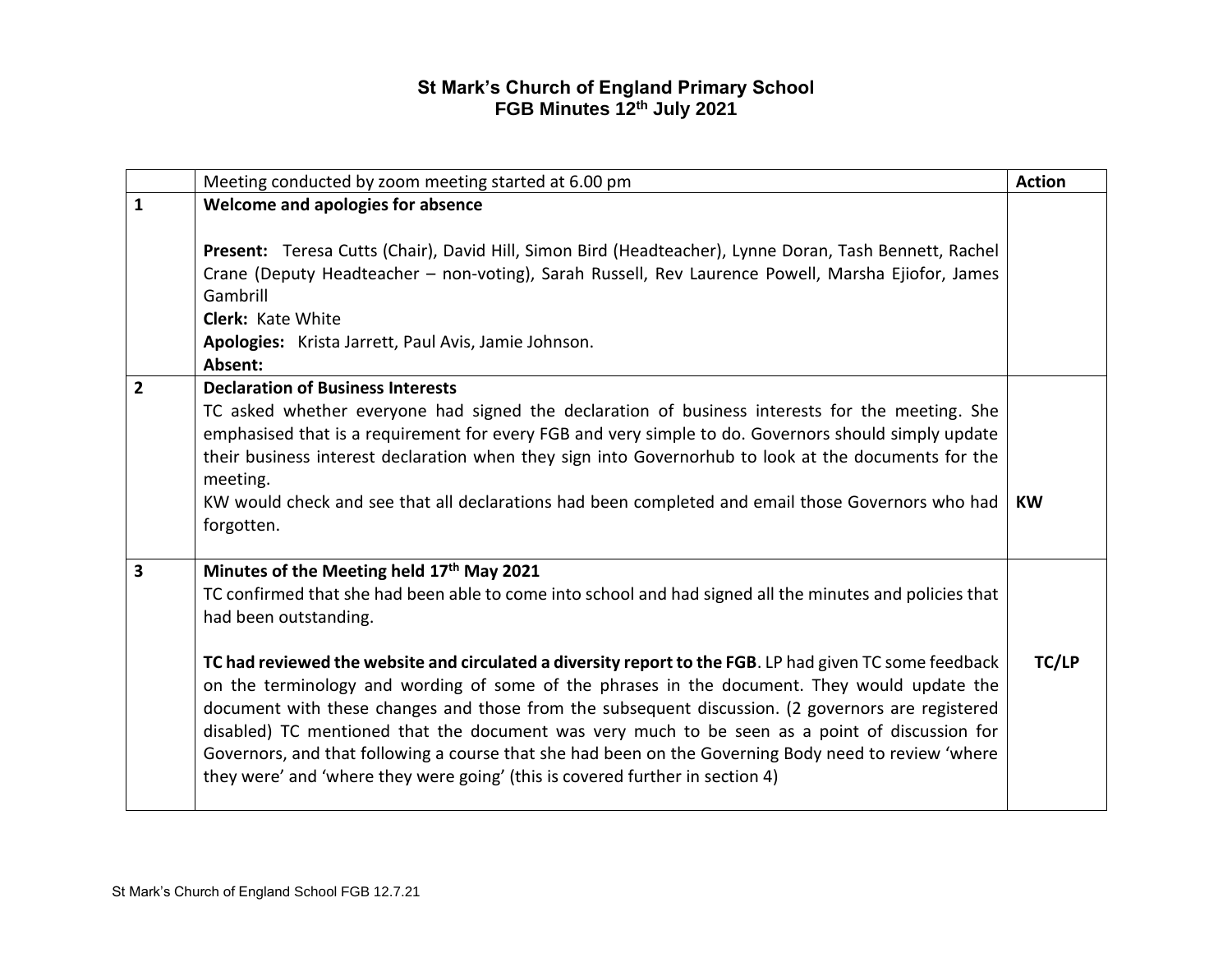|   | TC noted that she would be in school Tuesday next week and would be able to sign the minutes.                                                                                                                       |           |
|---|---------------------------------------------------------------------------------------------------------------------------------------------------------------------------------------------------------------------|-----------|
|   | The Minutes of 17 <sup>th</sup> May 2021 were agreed by the FGB.                                                                                                                                                    |           |
| 4 | <b>Governor Matters</b>                                                                                                                                                                                             |           |
|   | Skills Audit - TC advised that this must be completed, and she would circulate                                                                                                                                      | ТC        |
|   | TC had attended a course, and from the course felt that it would be a good idea for the Governing Body                                                                                                              |           |
|   | to hold a session of self-reflection answering the following questions                                                                                                                                              |           |
|   | 1. Where are we now?                                                                                                                                                                                                |           |
|   | 2. Where do we want to be in three years' time?                                                                                                                                                                     |           |
|   | 3. What are our strengths?                                                                                                                                                                                          |           |
|   | 4. What barriers are we facing? How can we overcome them?                                                                                                                                                           |           |
|   | 5. What are our success criteria? How will we know when we have reached our goals?                                                                                                                                  |           |
|   | The initial suggestion was that these questions should be raised at the September FGB, however, it was<br>recognised that the first meeting of the year tends to be one of the longest and so after some discussion |           |
|   | it was agreed that and extraordinary meeting would be held in King Charles the Martyr hall, upstairs room<br>on Monday October 11 <sup>th</sup> at 6pm. DH will facilitate the meeting                              |           |
|   |                                                                                                                                                                                                                     | <b>DH</b> |
|   | Meetings for next year                                                                                                                                                                                              |           |
|   | The Governors were happy for KW to look at when the meetings were held last year and match dates for                                                                                                                |           |
|   | the FGB meetings closely to last years                                                                                                                                                                              |           |
|   | <b>SLT report</b>                                                                                                                                                                                                   | <b>KW</b> |
| 5 | Pupils on roll - SB was pleased with the increase in the number of children on roll as the year has<br>progressed. We are now up to 346 (school capacity 420)                                                       |           |
|   |                                                                                                                                                                                                                     |           |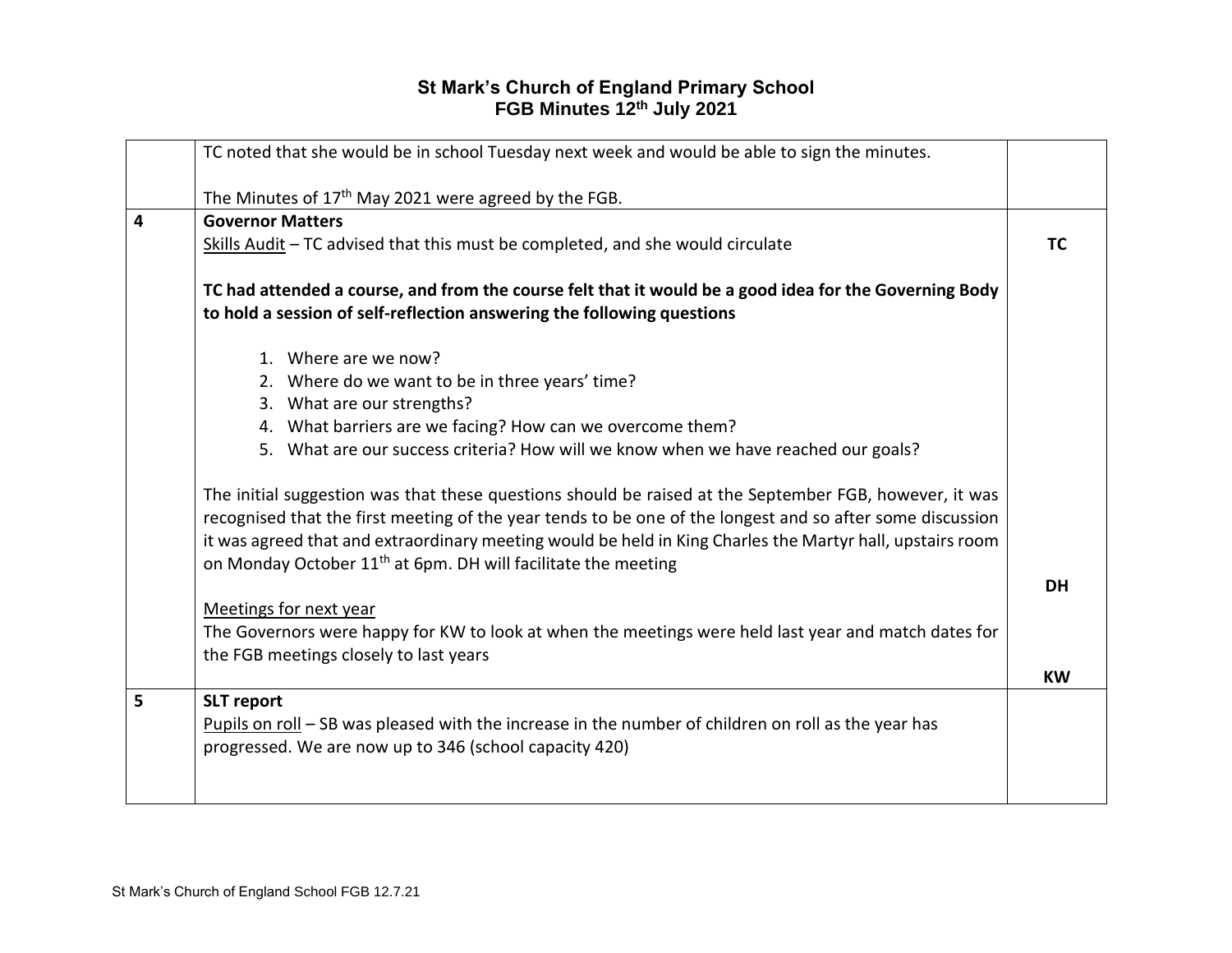| EYFS 21 numbers were fluctuating, but hovering around a healthy 52 or 53. TC asked how the numbers                                                                                                                                                                                                                                                                                                                                                                                                                                                                                                             |
|----------------------------------------------------------------------------------------------------------------------------------------------------------------------------------------------------------------------------------------------------------------------------------------------------------------------------------------------------------------------------------------------------------------------------------------------------------------------------------------------------------------------------------------------------------------------------------------------------------------|
| of this 'replacement' compared with the current 6 numbers which she knew to be a small cohort (KW                                                                                                                                                                                                                                                                                                                                                                                                                                                                                                              |
| has checked since the meeting the current yr6 cohort is 48 students)                                                                                                                                                                                                                                                                                                                                                                                                                                                                                                                                           |
| Racist incidents                                                                                                                                                                                                                                                                                                                                                                                                                                                                                                                                                                                               |
| DH noted that there had been two recorded racist incidences and that this was very unusual for the                                                                                                                                                                                                                                                                                                                                                                                                                                                                                                             |
| school. SB agreed that it is unusual, that the incidents had been distressing for the children and families                                                                                                                                                                                                                                                                                                                                                                                                                                                                                                    |
| involved, and that all involved had been spoken to. One of the exclusions on the report related to one of                                                                                                                                                                                                                                                                                                                                                                                                                                                                                                      |
| the racist incidents as well as some of the internal exclusions.                                                                                                                                                                                                                                                                                                                                                                                                                                                                                                                                               |
| LD asked whether the incident had been verbal or non-verbal. SB confirmed that it had been verbal on                                                                                                                                                                                                                                                                                                                                                                                                                                                                                                           |
| both occasions.                                                                                                                                                                                                                                                                                                                                                                                                                                                                                                                                                                                                |
| <b>Behaviour &amp; Attitudes</b>                                                                                                                                                                                                                                                                                                                                                                                                                                                                                                                                                                               |
| Attendance                                                                                                                                                                                                                                                                                                                                                                                                                                                                                                                                                                                                     |
| TC noticed that the attendance for SEND pupils was 85% and asked whether this was getting worse. SB<br>advised that over the course of the year the attendance had improved that in term 4 it was 84.1%, and<br>in the last two terms had increased to 88.4%. There were some families of concern who the school was<br>working with, 2 children were now on part-time timetables, one's attendance was around the 30% level<br>and there were lots of external agencies engaged with the family. The other child's attendance was at<br>60%, and strategies were in place to improve this child's attendance. |
| SB felt that overall the attendance had improved over the year with the school's attendance officer CC                                                                                                                                                                                                                                                                                                                                                                                                                                                                                                         |
| sending regular chaser letters, and organising meeting with parents, herself and SB or RC.                                                                                                                                                                                                                                                                                                                                                                                                                                                                                                                     |
| <b>Covid Testing and attendance</b>                                                                                                                                                                                                                                                                                                                                                                                                                                                                                                                                                                            |
| SB commented that due to the football Sunday night there had been a few absentees or late arrivals.                                                                                                                                                                                                                                                                                                                                                                                                                                                                                                            |
| There were also a few children absent where they or a member of their family were awaiting test                                                                                                                                                                                                                                                                                                                                                                                                                                                                                                                |
| results. Across TW the number of schools who had had to close bubbles recently had increased and he                                                                                                                                                                                                                                                                                                                                                                                                                                                                                                            |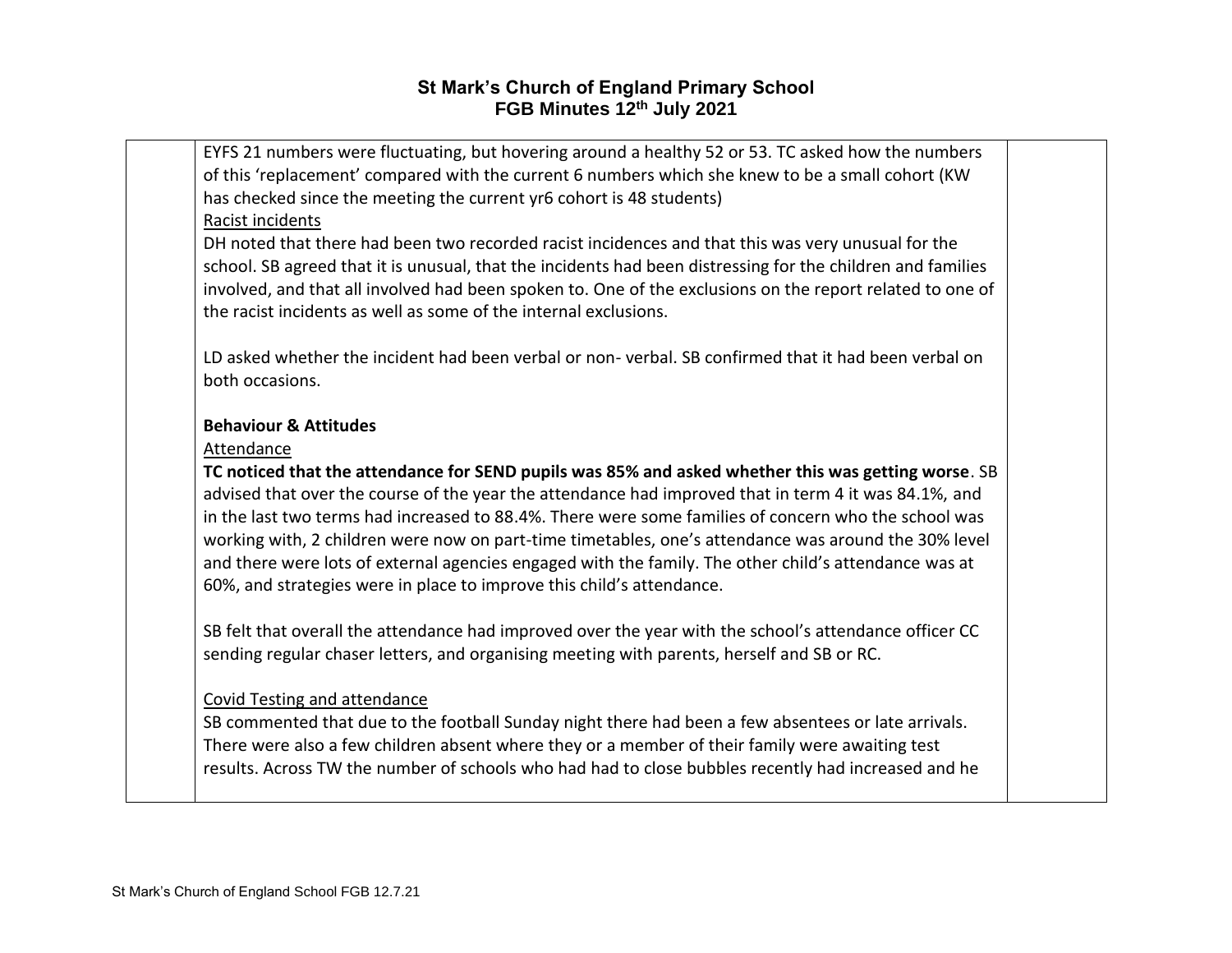| could mean that summer holiday plans had to be cancelled. SB advised that that there had been some     | children at home to avoid the potential of a bubble closure, which would mean 10 days' isolation and |
|--------------------------------------------------------------------------------------------------------|------------------------------------------------------------------------------------------------------|
|                                                                                                        |                                                                                                      |
| holiday request forms submitted and that these had been responded to in the normal manner.             |                                                                                                      |
| <b>Leadership and Management</b>                                                                       |                                                                                                      |
| <b>Staffing next year</b>                                                                              |                                                                                                      |
| LD asked whether there had been any changes of note planned for next year. SB advised that             |                                                                                                      |
| conversations had been had with staff and the SLT looking to peoples' strengths when allocating the    |                                                                                                      |
| subject leadership roles for the next academic year. Some of the moves this year were personal choice, |                                                                                                      |
| some cpd. LH would be taking up the English lead role and was moving to year 4, which would help       |                                                                                                      |
| manage her workload.                                                                                   |                                                                                                      |
| <b>Quality of Education</b>                                                                            |                                                                                                      |
| Swimming                                                                                               |                                                                                                      |
| LD asked whether providing blocks of swimming to year 4 and year 5 had been a success. SB advised      |                                                                                                      |
| that the feedback from children and parents were that they were delighted to have had the opportunity. |                                                                                                      |
| Year 6 Residential                                                                                     |                                                                                                      |
| In response to questions SB said that the trip had been good fun and that it had been fun to see the   |                                                                                                      |
| children doing tasks outside of the ordinary.                                                          |                                                                                                      |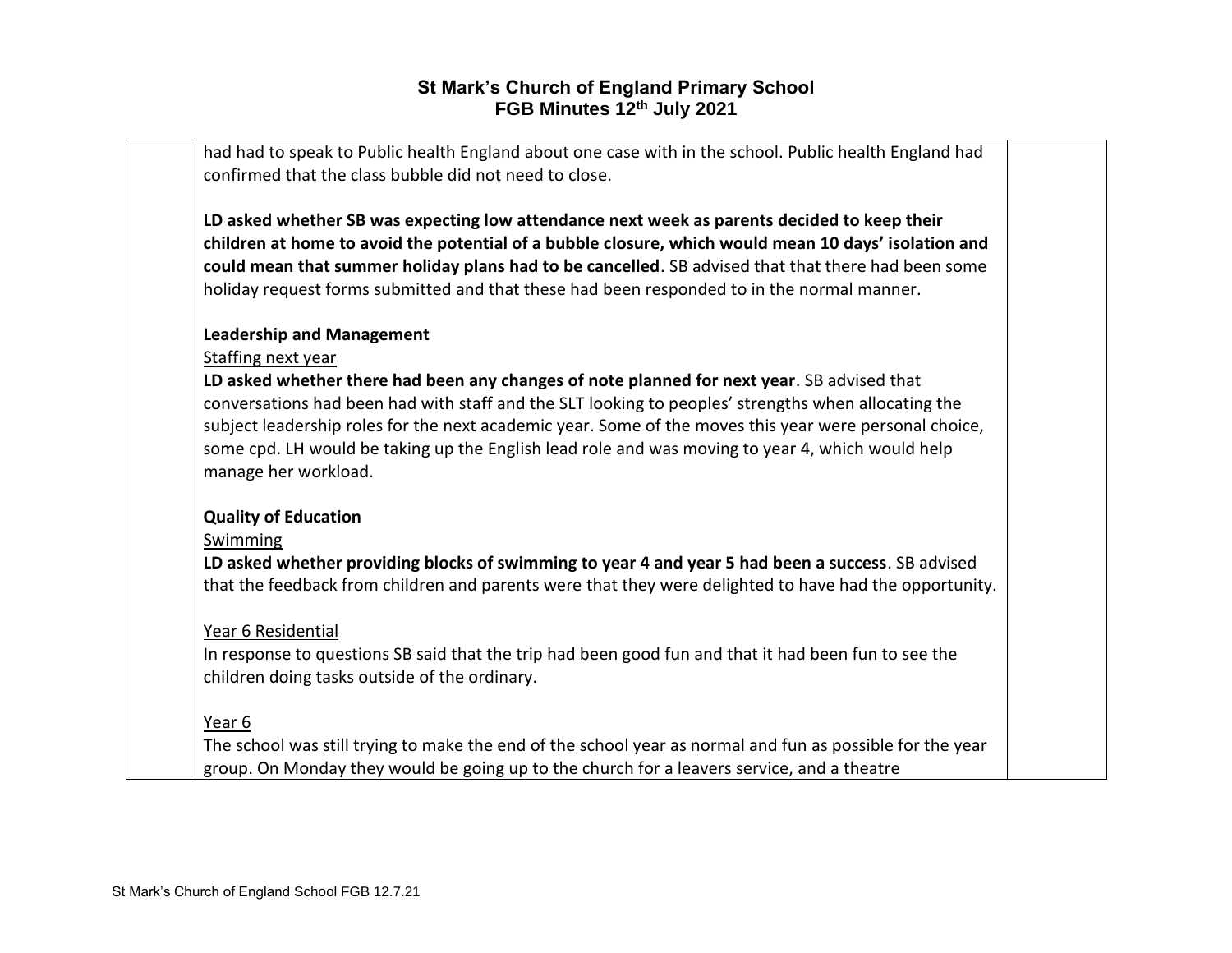| straight after school for year 6.              | performance had been arranged for them as well. There would be a leavers pizza event on Tuesday 20 <sup>th</sup> |
|------------------------------------------------|------------------------------------------------------------------------------------------------------------------|
|                                                |                                                                                                                  |
| <b>SDP</b>                                     |                                                                                                                  |
| <b>Pupil Progress</b>                          |                                                                                                                  |
|                                                | JG asked whether now that we were at the end of the school year had the school seen a lot of                     |
|                                                | difference between where the children would have been expected to be at the end of the school year               |
|                                                | if Covid had not happened and where they actually were.                                                          |
|                                                | SB advised, that yes, there was variation. For maths the achievement was a 'little' off what would               |
|                                                | normally be expected. For English there were more areas that had fallen into the Amber RAG rating                |
|                                                | (milestone not met, but likely that they will be met by the next season). It had been much harder to             |
| teach writing skills online then maths.        |                                                                                                                  |
|                                                | SB, RC and LH had a teaching and learning meeting scheduled for later in the week to put into place              |
| interventions for next year to bridge the gap. |                                                                                                                  |
|                                                |                                                                                                                  |
|                                                | TC commented that the current year 2 had only had 1 full year of schooling due to the pandemic.                  |
|                                                | DH commented that one of the key strengths of the school is the progress that children make, which put           |
|                                                | the school in a very good position to tackle the challenges of 'catching up' as presumably there were            |
|                                                | already known, successful strategies in place or available to staff.                                             |
|                                                | TC asked whether the DfE would be publishing any SATs data, as far as SB new they would not be.                  |
|                                                |                                                                                                                  |
| <b>Church Distinctiveness</b>                  |                                                                                                                  |
|                                                | LD asked whether the school was concerned about the amount of 'amber' in this section of the SDP.                |
|                                                | SB advised that the SIAMS inspection had required greater evidence of child leadership and an increased          |
|                                                | level of social responsibility through participation with charities. Yes, the progress in this area had taken    |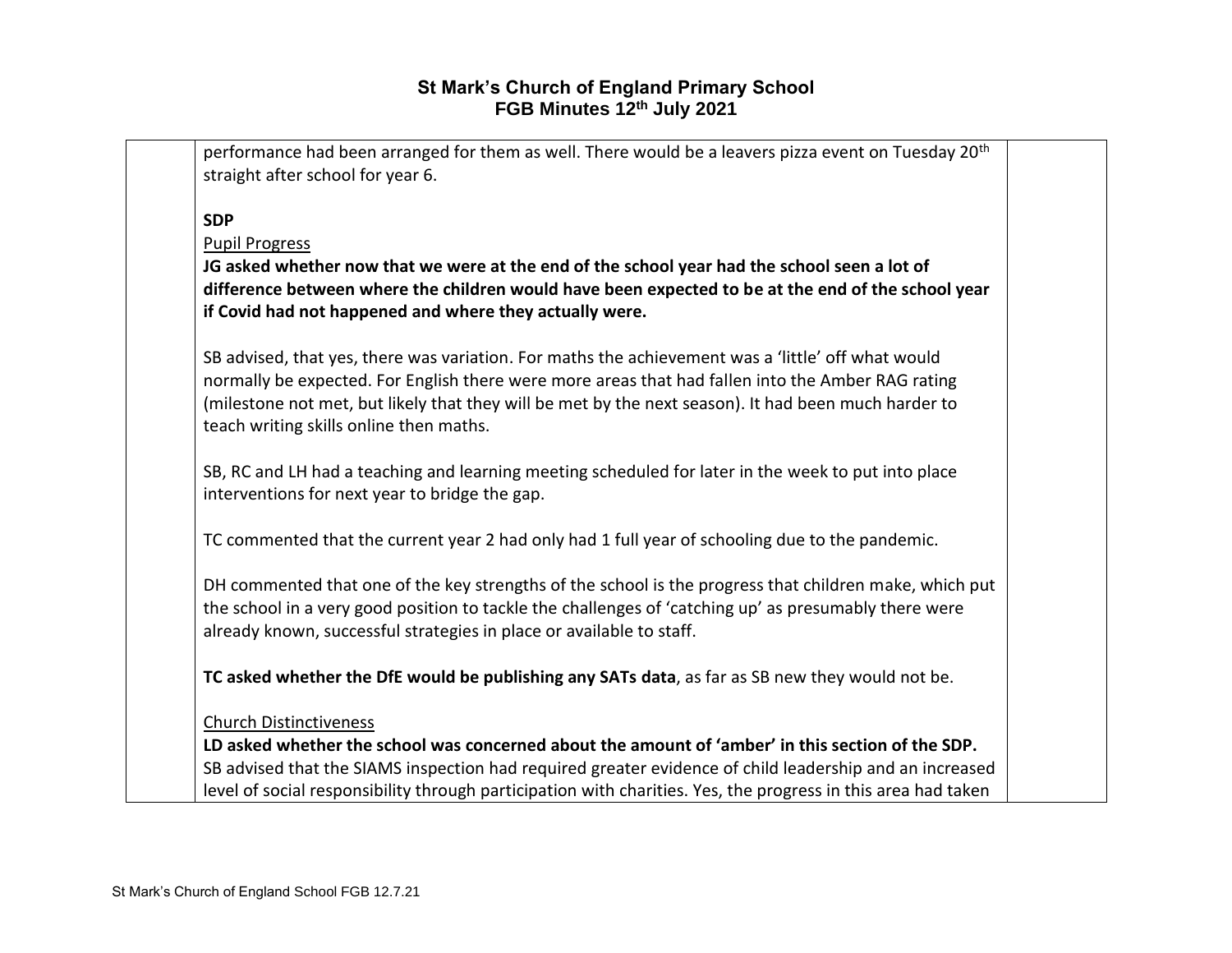|   | a knock because of the pandemic, but SB was confident that this would be addressed in the new<br>academic year.                                                                                                                                                                                                                                                                                                                                                                                                                                                                                                                                                                                                                                                                                                                                                                                                                                                                                                                                                                                                                                                                                                             |  |
|---|-----------------------------------------------------------------------------------------------------------------------------------------------------------------------------------------------------------------------------------------------------------------------------------------------------------------------------------------------------------------------------------------------------------------------------------------------------------------------------------------------------------------------------------------------------------------------------------------------------------------------------------------------------------------------------------------------------------------------------------------------------------------------------------------------------------------------------------------------------------------------------------------------------------------------------------------------------------------------------------------------------------------------------------------------------------------------------------------------------------------------------------------------------------------------------------------------------------------------------|--|
|   | The school had a strong RE leader. The school had been in contact with Crossteach and they had agreed<br>to recommence Wednesday assemblies in the new year.                                                                                                                                                                                                                                                                                                                                                                                                                                                                                                                                                                                                                                                                                                                                                                                                                                                                                                                                                                                                                                                                |  |
|   | DH congratulated SB on being asked by the diocese and local authority to mentor a new head teacher.                                                                                                                                                                                                                                                                                                                                                                                                                                                                                                                                                                                                                                                                                                                                                                                                                                                                                                                                                                                                                                                                                                                         |  |
| 6 | Finance - Minutes 29 <sup>th</sup> June<br><b>Pupil Premium</b><br>TC had read somewhere that the pupil premium was being cut. The finance Governors didn't know if this<br>was the case, but were aware that Pupil Premium was a significant income stream for the school and<br>was probably maxed out at the moment as every child who could be registered was. (the introduction of<br>food vouchers in the school holidays greatly encouraged parents with children in EYFS, Yr1 and Yr2 to<br>apply).<br>JG noted that the schools' financial stability was under pinned by the number of children in the school.<br>Since becoming 2 form the number of pupils on roll had shown a slow but steady increase. Anecdotally,<br>the school had become increasingly popular, our reputation across the town was good, and the school<br>was seen to have provided some of the best provision across TW in terms of online learning during<br>lockdown, particularly the second lockdown.<br>Wrap around care<br>The Finance and Property Group had supported the re-introduction of the After School Club on a trial<br>basis of a year. TC commented that being able to provide wrap around care was very attractive to |  |
|   | parents, SB advised that the provision of Wrap around care is a 'hot topic' amongst local schools at the<br>moment. The minutes of the finance meeting detailed the agreed pricing structure.                                                                                                                                                                                                                                                                                                                                                                                                                                                                                                                                                                                                                                                                                                                                                                                                                                                                                                                                                                                                                               |  |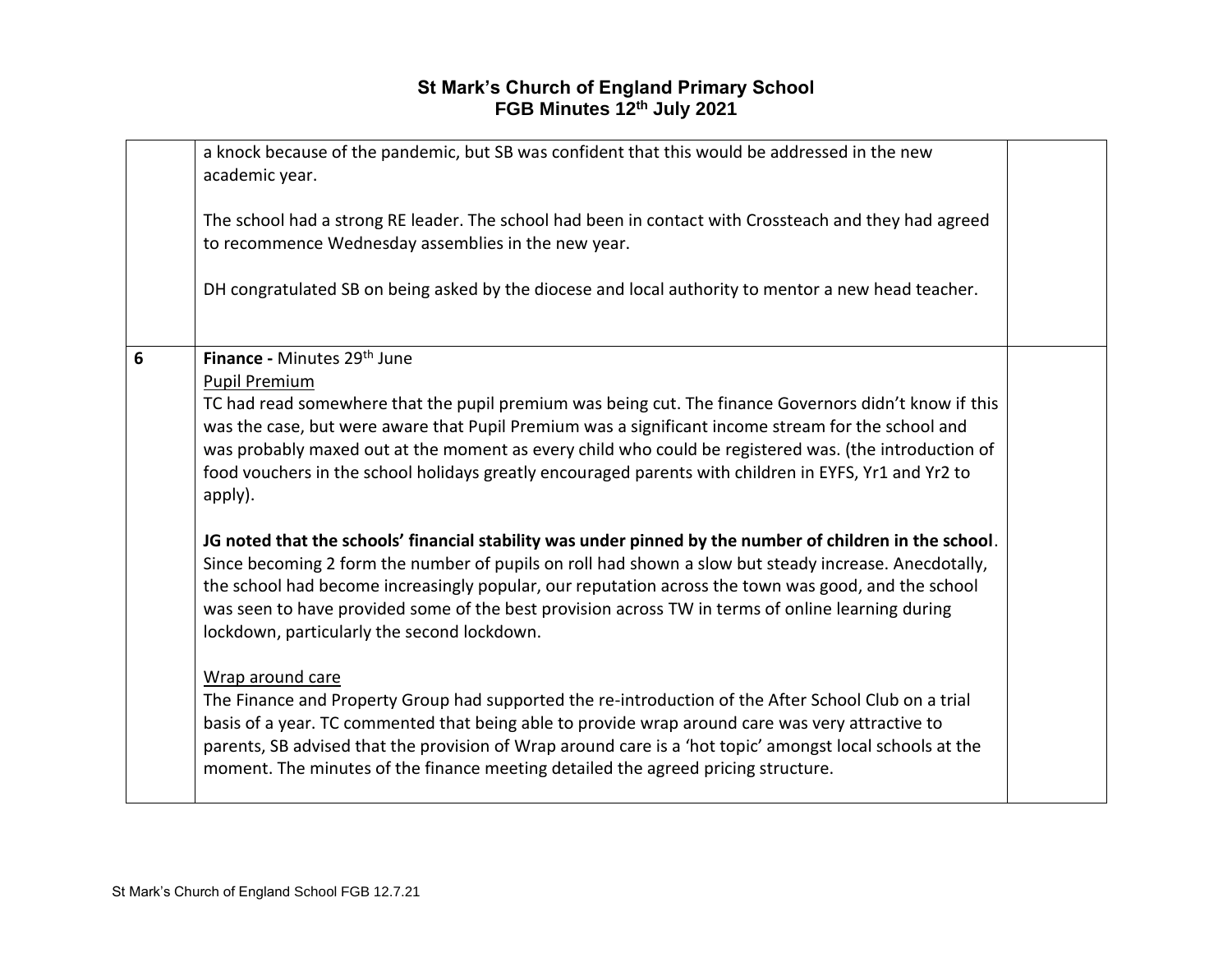|   | Daily mile track<br>The Finance and Property Group supported the implementation of this scheme; finance had been<br>earmarked at budget setting. SB had spoken to the PTA and they were in agreement that they would<br>help finance the track. LD suggested that the school needed to manage parents' expectations as to what<br>the track would look like as some were expecting something grander than a path around the field. She<br>suggested that a picture was put on the newsletter which KW said she would action.                                                                                                                                                                                                                                                                                                                                                                                                                                               | <b>KW</b> |
|---|----------------------------------------------------------------------------------------------------------------------------------------------------------------------------------------------------------------------------------------------------------------------------------------------------------------------------------------------------------------------------------------------------------------------------------------------------------------------------------------------------------------------------------------------------------------------------------------------------------------------------------------------------------------------------------------------------------------------------------------------------------------------------------------------------------------------------------------------------------------------------------------------------------------------------------------------------------------------------|-----------|
| 7 | Governor monitoring visits - the following reports had been received.<br>Quality of Education Report - Governors commented that the assessment figures were<br>$\bullet$<br>impressive with a high level of children in year 2 and year 6 meeting or exceeding expectations.<br>SB said that in terms of writing the figures had been moderated since the report and were a bit<br>lower<br>Year 6 had performed well in their SPAG tests<br>Behaviour, Attitudes and Personal Development - the meeting had been held, but TC had not<br>$\bullet$<br>had a chance to circulate the report she would send this out before the next meeting                                                                                                                                                                                                                                                                                                                                | <b>TC</b> |
| 8 | Policies - The Governors agreed to ratify the following policies.<br>SEND Report Policy - no comments - ratified.<br>$\bullet$<br>Accessibility Plan 2021 -2022 - ratified<br>$\bullet$<br>Governor Allowance Policy - ratified<br>$\bullet$<br>Governor Visit Policy - LD suggested that given the current circumstances and the fact that<br>$\bullet$<br>Governors had not been able to carry out visits to the school that this policy should be revisited<br>annually. This was agreed by the governors and the policy was ratified.<br>Parent Guardian Behaviour Policy - ratified.<br>$\bullet$<br>RE Policy - no comments - ratified<br>$\bullet$<br>Pupil Premium Policy - KW apologised that this had not been sent out with the other documents.<br>$\bullet$<br>Governors agreed that she should send it out and then it could be agreed by email. The DfE have<br>created a new format. A pupil premium statement for which they provide a template. This was | <b>KW</b> |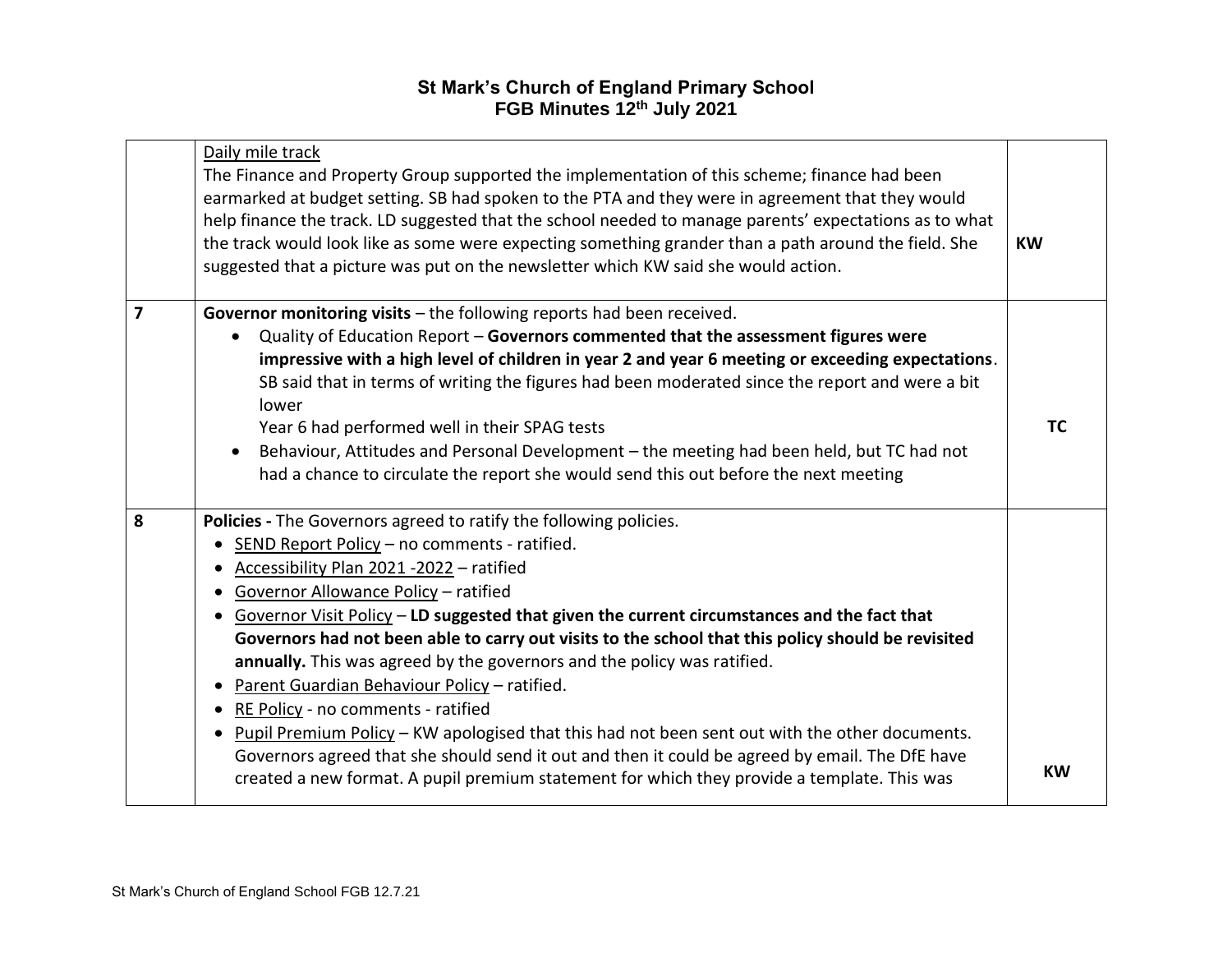|    | nearly completed and would replace the current policy that the school had. The statement had to be<br>put on the website and KW would action this once it had been agreed. |  |
|----|----------------------------------------------------------------------------------------------------------------------------------------------------------------------------|--|
|    |                                                                                                                                                                            |  |
| 9  | <b>SIAMS</b> Nothing to report.                                                                                                                                            |  |
| 10 | Chair's actions/correspondence.                                                                                                                                            |  |
|    | $TC$ – had attended a District Governors Briefing which encouraged FGB's to self-evaluate – see section 4                                                                  |  |
| 11 | <b>AOB</b>                                                                                                                                                                 |  |
| 12 | All FGB discussions are confidential                                                                                                                                       |  |
| 13 | <b>Urgent Business - none</b>                                                                                                                                              |  |
| 14 | Training - If Governors have completed any training please make sure that they have recorded it on                                                                         |  |
|    | Governorhub                                                                                                                                                                |  |
| 13 | Date and time of next meeting - Monday's at 6pm via zoom                                                                                                                   |  |
|    | 27 <sup>th</sup> September 2021                                                                                                                                            |  |
|    | 6 <sup>th</sup> December 2021                                                                                                                                              |  |
|    | 7 <sup>th</sup> February 2022                                                                                                                                              |  |
|    | $21st$ March 2022                                                                                                                                                          |  |
|    | 16 <sup>th</sup> May 2022                                                                                                                                                  |  |
|    | 11 <sup>th</sup> July 2022                                                                                                                                                 |  |
|    |                                                                                                                                                                            |  |

Meeting finished at 7.13 pm

Signed…………………………….……………………. Name ……………………………………………………………… Date ………………….

**Actions to be completed**